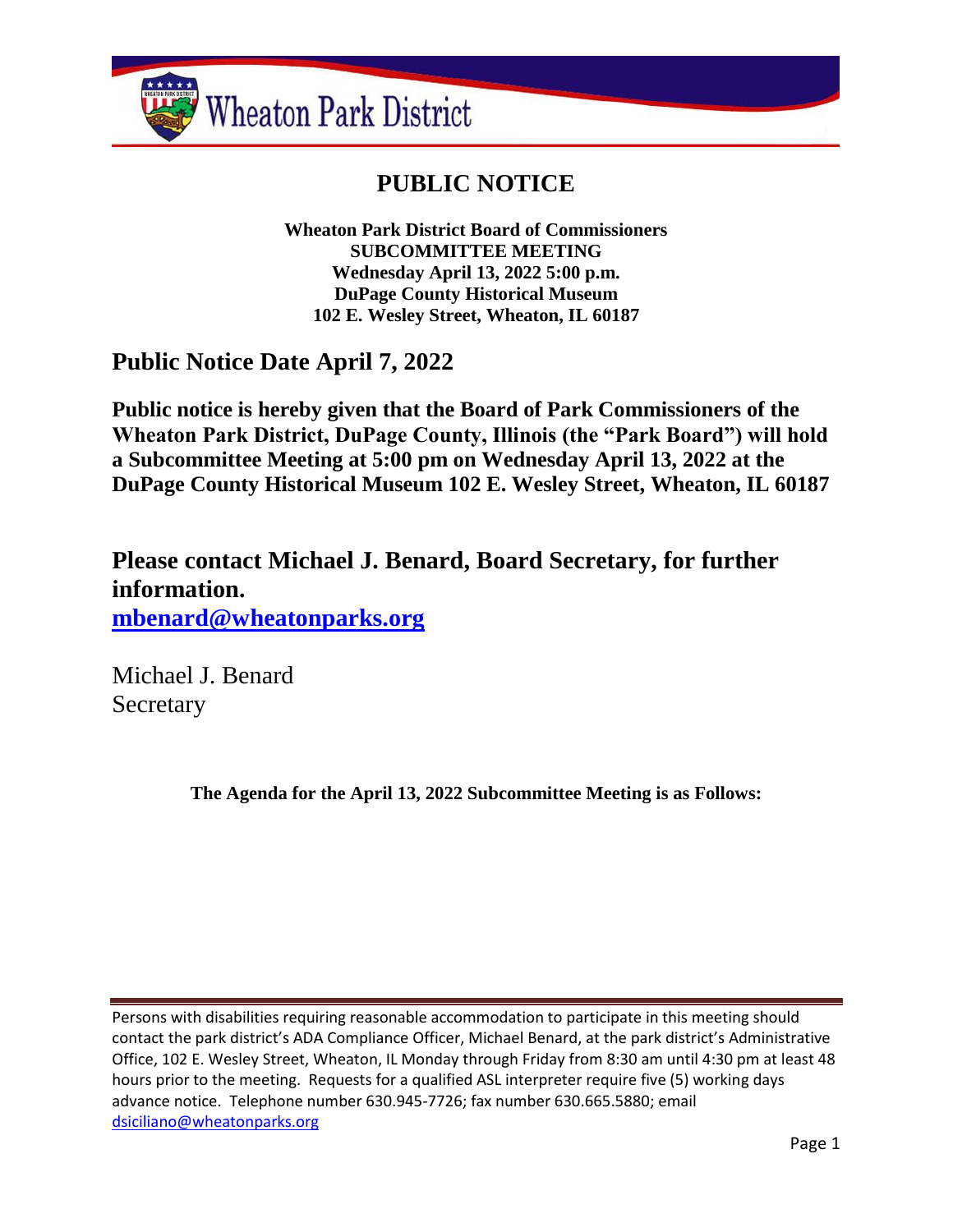

### **Subcommittee Meeting of the Wheaton Park District Board of Commissioners April 13, 2022 5:00 pm**

*No Action Will Be Taken at This Meeting – Review & Discussion Only*

#### **CALL TO ORDER**

#### **DISCUSSION ITEMS**

#### **Finance and Administration**

- 1. Board Meeting Schedule Review of Board Meeting Schedule for Wheaton Park District Board of Commissioners
- 2. Compensation Study Review of Proposal from Pontifex Consulting Group for a Compensation Study for the Wheaton Park District
- 3. Capital Asset Replacement Program Review of 7-year Projection of Revenue Sources, Expense and Fund Balance

#### **Buildings and Grounds**

- 1. Arrowhead Shoreline Stabilization Project West Course Review of Change Order #1
- 2. Arrowhead Shoreline Stabilization Project West Course Review of Change Order #2
- 3. Arrowhead Equipment Purchase Review of Proposed Purchase of a Compact Track Loader with 78 Inch Bucket, Angle Power Rake Attachment and Skid Steer Pallet Fork Attachment via Sourcewell Joint Purchasing
- 4. Community Center Interior Rehab Project Review of Next Phase Design Proposal from Williams Architects
- 5. Special Events Sound and Lighting Services Review of Bid Results and Recommendation
- 6. Alarm Services Agreement Review of Change Order #2 With Reliable Fire and Security
- 7. Resolution 2022-01 Review of Resolution to Promote Sustainable Outdoor Lighting **Practices**
- 8. Resolution 2022-02 Review of Resolution to Waive Portions of the Local Government Professional Services Selection Act
- 9. Facility Analysis Review of Proposals for Structural Analysis for the Cabins at Northside Park and Taylor Barn at Cosley Zoo

Persons with disabilities requiring reasonable accommodation to participate in this meeting should contact the park district's ADA Compliance Officer, Michael Benard, at the park district's Administrative Office, 102 E. Wesley Street, Wheaton, IL Monday through Friday from 8:30 am until 4:30 pm at least 48 hours prior to the meeting. Requests for a qualified ASL interpreter require five (5) working days advance notice. Telephone number 630.945-7726; fax number 630.665.5880; email [dsiciliano@wheatonparks.org](mailto:dsiciliano@wheatonparks.org)